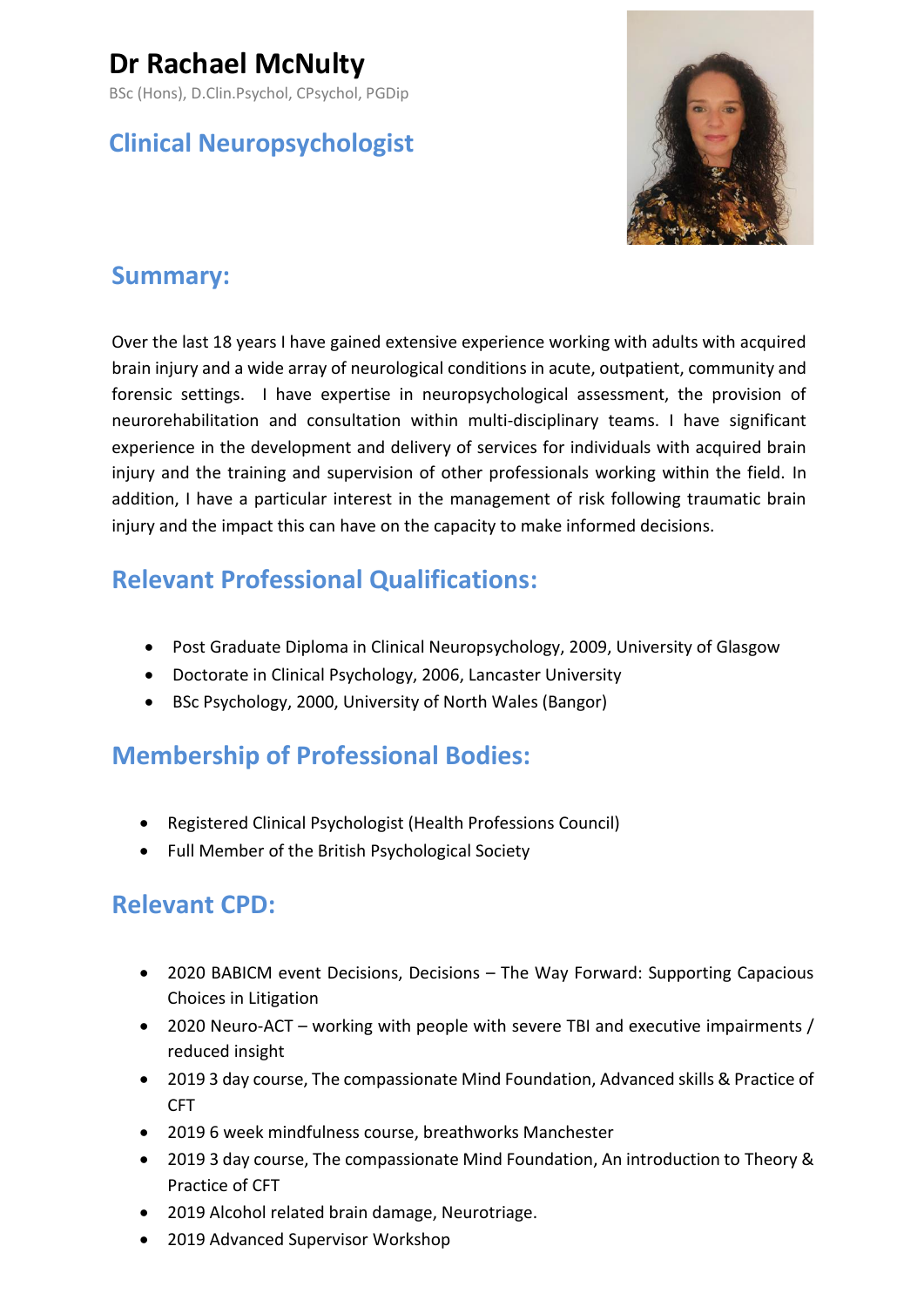- 2018 Personal injury mock trial, evening seminar hosted by Irwin Mitchell Solicitors
- 2018 Introduction to using Court of Protection, Peter Edwards Law
- 2017 BIRT Conference: Pioneering approaches, research and practice; the new world of brain injury rehabilitation, 2 days in Glasgow
- 2017 Dancing with neurons: The neurobehavioural approach applied. Afternoon seminar by the Brain Injury Rehabilitation Trust.
- 2017 Navigating the Mind Field: Mild Traumatic Brain Injury
- 2016 3 day course, Acceptance and Commitment therapy
- 2016 A Masterclass in Epilepsy
- 2015 BIRT conference: The future of brain injury rehabilitation

## **Teaching & Training:**

- Brain Injury Screening of MP's, Houses of Parliament June 2019
- Neuropsychologically Informed Rehabilitation, 5 day course, Rampton Hospital 2018
- Making the Link, Launch in Parliament February 2019
- Neuropsycholgically Informed Rehabilitation, 4 day course 2018 2019
- Division of Forensic Psychology, BPS conference 2018
- National Offender Management Service conference 2016. The Nature of Brain Injury in Prisons and the community
- Honorary lecturer at Lancaster University August 2009 August 2013

## **Experience:**

## Associate Clinical Neuropsychologist **COLOGIST COLOGIST COLOGIST October 2019 – present** Newby Psychological Services Ltd PO Box 561, Northwich, Cheshire, CW9 9FH

In my role with Newby Psychological Services I undertake specialist neuropsychological assessment and provide neuropsychological rehabilitation to clients and their families. In addition I undertake assessments of capacity and provide consultation to staff and professionals in order to meet the needs of individuals with ABI and maximise their independence and quality of life.

**Principle Clinical Psychologist August 2008 – October 2021**

Bolton NHS Foundation Trust Breightmet Health Centre, Bolton, BL2 6NT

Within my role in the NHS I was lead clinical neuropsychologist for the community neurorehabilitation team and the neurology service. I provided specialist assessment and treatment to adults and their families with a wide range of neurological conditions including TBI, MND, Multiple Sclerosis and epilepsy. I also provided consultation within the Multidisciplinary team for complex cases of risk management and issues relating to capacity. I worked regionally with specialist inpatient units to improve patient pathways and support successful discharge back into the community. I was also involved in the supervision of other professionals and trainee clinical psychologists.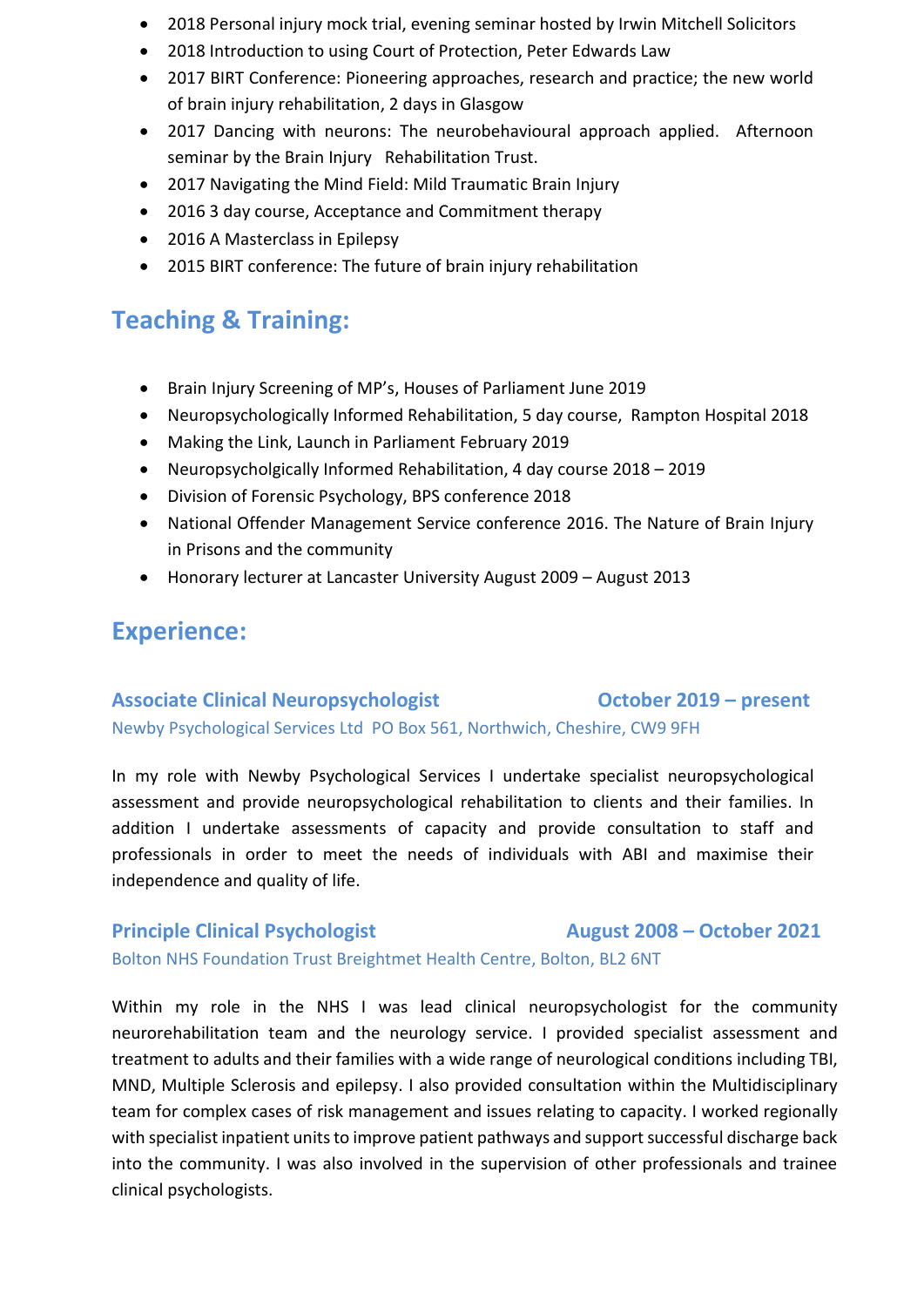## **Consultant Clinical Psychologist & Clinical Lead July 2013 – December 2019** The Disabilities Trust; 3 Westgate Court, Silkwood Park, Wakefield WF5 9TJ

My role within the Disabilities Trust involved the development and delivery of brain injury services within prisons and community settings working with offenders and the homeless population. I was clinical lead for the community and female offender projects and led a national pilot funded by the Ministry of justice across sites in England and Wales. I was involved in providing identification, assessment and rehabilitation for offenders with a history of acquired brain injuries and the supervision of staff within prisons. Recognised as a national expert I was involved in consulting with the All Party Parliamentary Group on Brain Injury and the British Psychological Society's Working Party on Brain Injury and Offending. I was an invited speaker to national conferences, a trainer in neuropsychologically informed rehabilitation and lead researcher on a recent prevalence study launched in Parliament in 2019.

### **Clinical Psychologist September 2009 – July 2013**

Preston INRU; Lancashire teaching hospital Foundation Trust

I worked as part of a MDT providing inpatient assessment and treatment to patients with a wide range of neurological conditions. I also worked within the outpatient neuropsychology service completing highly specialist assessments in dementia and mood disorders.

### **Clinical Psychologist August 2008 – Sept 2009**

Specialist Weight Management Team; Bolton Primary Care Trust

I worked as part of a multidisciplinary team developing a new service for specialist weight management. I provided psychological assessment in relation to disordered eating and assessment for bariatric surgery for patient with complex co morbid physical health difficulties. Working closely with the MDT using a biopsychosocial approach to the management of obesity I used an integrative approach within my therapeutic work.

# **Clinical Psychologist March 2007 - August 2008**

St Mary's Hospital; Acquired Brain Injury unit, (Secure services) Warrington

I worked within a medium secure hospital providing specialist assessment and treatment to men with acquired brain injury. My role involved the development of neurobehavioural programmes to support rehabilitation and the management of challenging behaviours. I was also involved in the development and delivery of a cognitive neurorehabilitation training package (5 days) for staff working within the unit.

Royal Bolton Hospital